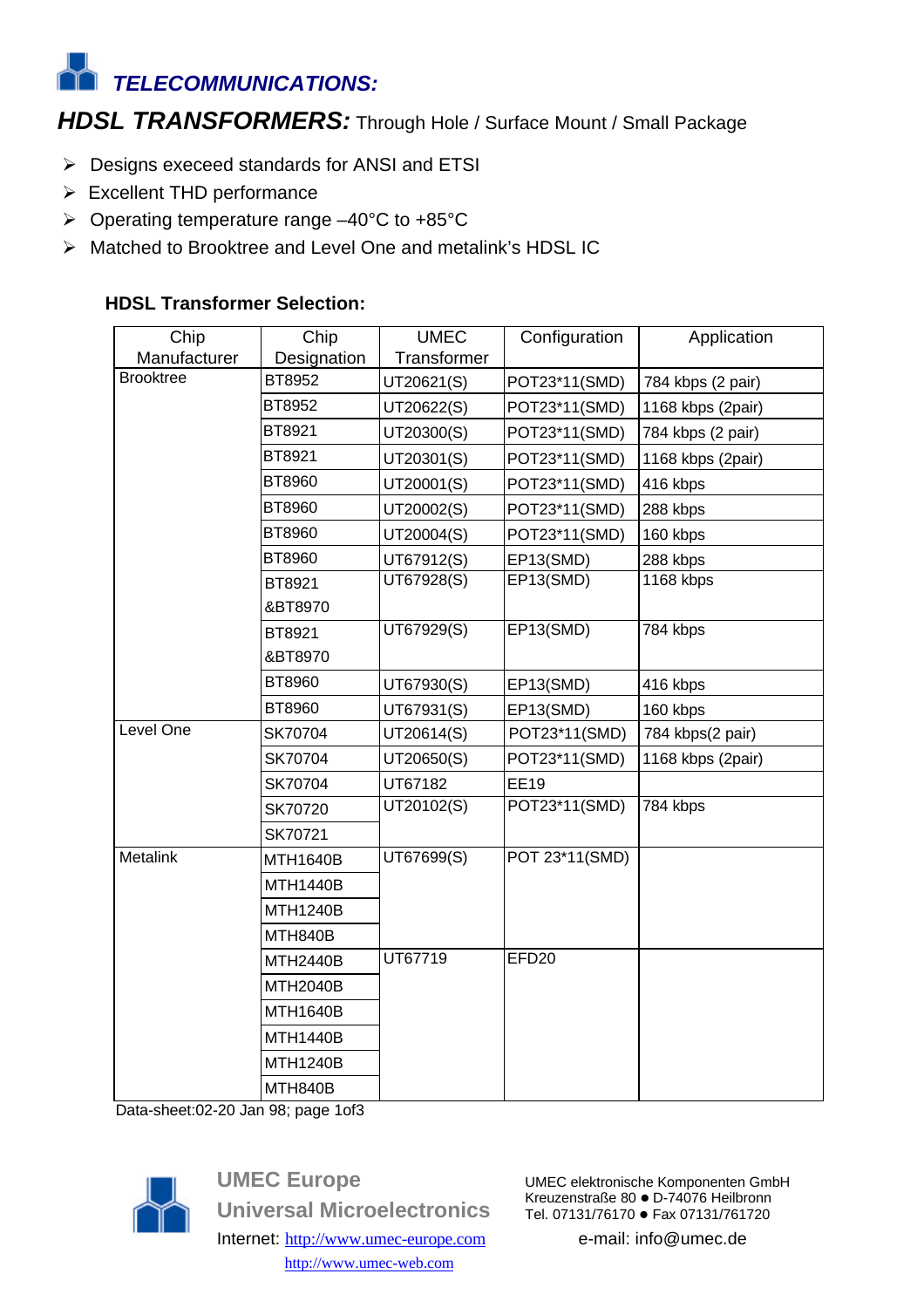*TELECOMMUNICATIONS:*

## *HDSL TRANSFORMERS:* Through Hole / Surface Mount / Small Package **ELECTRICAL SPECIFICATION @25<sup>o</sup>C**

| PART NO.   | <b>Turns Ratio</b><br>(Line:Chip)<br>(±2%) | Line Side<br>Inductance<br>(mH) | DC<br><b>BIAS</b><br>(mA max) | Leakage<br>Inductance<br>(uH max) | <b>DCR</b><br>Line Side<br>$(\Omega \text{ max})$ | <b>DCR</b><br>Chip Side<br>$(\Omega \text{ max})$ | <b>Isolation</b><br>(Vrms) | Package<br>&<br>Schematic |
|------------|--------------------------------------------|---------------------------------|-------------------------------|-----------------------------------|---------------------------------------------------|---------------------------------------------------|----------------------------|---------------------------|
| UT20621(S) | 1SPLIT:1CT                                 | $3.0 + 6%$                      | 160                           | 16                                | 4.4                                               | 4.4                                               | 1500                       | A (B) / S1                |
| UT20622(S) | 1SPLIT:1CT                                 | $2.0 + 6%$                      | 160                           | 16                                | 4.4                                               | 4.4                                               | 1500                       | $A$ (B) / S1              |
| UT20300(S) | 2SPLIT:1CT                                 | $3.0 + 6%$                      | 70                            | 8                                 | 4.4                                               | 2.2                                               | 1500                       | A (B) / S1                |
| UT20301(S) | 2SPLIT:1CT                                 | $2.0 + 6%$                      | 70                            | 8                                 | 4.4                                               | 2.2                                               | 1500                       | A (B) / S1                |
| UT67928(S) | 2SPLIT:1                                   | $2.0 + 6%$                      | 160                           | 11                                | 2.5                                               | 1.0                                               | 1500                       | C(D)/S4                   |
| UT67929(S) | 2SPLIT:1                                   | $3.0 + 6%$                      | 160                           |                                   | 2.5                                               | 1.0                                               | 1500                       | C(D)/S4                   |
| UT20614(S) | 1.8CT:1CT                                  | $2.75 + 6%$                     | 75                            |                                   | 6.0                                               | 3.2                                               | 2000                       | A (B) / S2                |
| UT20650(S) | 1.8SPLIT:1CT                               | $2.06 + 6%$                     | 75                            |                                   | 4.0                                               | 2.0                                               | 2500                       | A (B) / S3                |
| UT20102(S) | 1.8SPLIT:1                                 | $0.9 + 10%$                     | 150                           | 50                                | 6.0                                               | 3.2                                               | 1500                       | A (B) / S8                |
| UT67699(S) | 2.3SPLIT:1                                 | $3.6 \pm 10\%$                  | 60                            | 10 <sup>1</sup>                   | 1.0                                               | 0.5                                               | 1500                       | A(B) / ST                 |
| UT67719    | 2.3SPLIT:1                                 | $3.6 + 10%$                     | 60                            |                                   | 1.0                                               | 0.5                                               | 1500                       | E / S6                    |
| UT20001(S) | 2SPLIT:1CT                                 | $3.5 \pm 10%$                   | 70                            | 12                                | 4.4                                               | 2.2                                               | 1500                       | $A$ (B) / S1              |
| UT20002(S) | 2SPLIT:1CT                                 | $5.0 \pm 10\%$                  | 70                            | 12                                | 5.0                                               | 2.5                                               | 1500                       | A (B) / S1                |
| UT20004(S) | 2SPLIT:1CT                                 | $8.0 \pm 10\%$                  | 70                            | 16                                | 6.0                                               | 3.0                                               | 1500                       | A (B) / S1                |
| UT67912(S) | 2SPLIT:1                                   | $5.0 + 5%$                      | 60                            | $\blacksquare$                    | 3.5                                               | 2.2                                               | 1500                       | C(D)/S4                   |
| UT67930(S) | 2SPLIT:1                                   | $3.5 + 5%$                      | 60                            | ٠                                 | 2.5                                               | 1.0                                               | 1500                       | C(D)/S4                   |
| UT67931(S) | 2SPLIT:1                                   | $8.0 + 6%$                      | 60                            | $\overline{\phantom{0}}$          | 4.0                                               | 2.3                                               | 1500                       | C(D)/S4                   |
| UT67182    | 1.8SPLIT:1                                 | 1.96±10%                        |                               | 12                                | 2.35                                              | 0.75                                              | 1500                       | F/S5                      |

Inductance : the inductance of windings on line side in series ( at 10KHz 100mV ).

Leakage inductance : the leakage inductance of windings on line side with windings

on chip side shorted ( at 100KHz 100mV ).

#### **ADDITIONAL INFORMATIONS:**

|            | <b>RETURN LOSS</b><br>(dB min) |                |                          | LONGITUDINAL<br><b>BALANCE</b> | <b>THD</b><br>(TYP)  |  |
|------------|--------------------------------|----------------|--------------------------|--------------------------------|----------------------|--|
| PART NO.   | 4KHz, 2MHz                     | 40--200KHz     | 40- - 320KHz             | $(135 \Omega)$                 | $(14dBm, 135\Omega)$ |  |
| UT20621(S) | 4.0                            | 20.0           |                          | 55dB TYP @ 196KHz              | -75dB @ 200KHz       |  |
| UT20622(S) | 4.0                            |                | 16.5                     | 55dB TYP @ 292KHz              | -75dB @ 200KHz       |  |
| UT20300(S) | 4.0                            | 20.0           |                          | 55dB TYP @ 196KHz              | -75dB @ 200KHz       |  |
| UT20301(S) | 4.0                            |                | 16.5                     | 55dB TYP @ 292KHz              | -75dB @ 200KHz       |  |
| UT69928(S) |                                | $\blacksquare$ | 16.5                     | 50dB MIN @ 5-300KHz            | -70dB @ 40KHz        |  |
| UT67929(S) |                                | 20.0           |                          | 53dB MIN @ 4-200KHz            | -70dB @ 40KHz        |  |
| UT20614(S) |                                | 20.0           | $\overline{\phantom{0}}$ | 50dB MIN @ 5-196KHz            | -75dB @ 5KHz         |  |
| UT20650(S) |                                |                | 16.5                     | 50dB MIN @ 5-292KHz            | -75dB @ 5KHz         |  |
| UT20102(S) |                                | 20.0           |                          | 50dB MIN @ 5-196khZ            | -70dB @ 5KHz         |  |
|            | 25- - 317KHz                   | 36-600KHz      |                          |                                |                      |  |
| UT67699(S) | 16.0                           |                |                          | 50dB min. @ 36Hz-300KHz        | -50dB @ 300KHz       |  |
| UT67719    |                                | 16.0           |                          | 50dB min. @ 36Hz-300KHz        | -60dB @ 5KHz         |  |
|            | 9- -40KHz                      | 20- - 80KHz    | 33--110KHz               |                                |                      |  |
| UT20001(S) |                                |                | 16.5                     | 55dB TYP @ 104KHz              | -70dB @ 104KHz       |  |
| UT20002(S) |                                | 16.5           |                          | 55dB TYP @ 72KHz               | -70dB @ 80KHz        |  |
| UT20004(S) | 16.5                           |                |                          | 55dB MIN @ 40KHz               | -70dB @ 40KHz        |  |
| UT67912(S) |                                | 17.0           |                          | 53dB MIN @ 5-150KHz            | -70dB @ 20KHz        |  |
| UT67930(S) |                                |                | 17.0                     | 53dB MIN @ 5-150KHz            | -70dB @ 20KHz        |  |
| UT67931(S) | 16.0                           |                |                          | 53dB MIN @ 5-150KHz            | -70dB @ 20KHz        |  |

DATA SHEET 02-20 JAN./98; Page 2 of 3



**UMEC Europe Universal Microelectronics** Internet: http://www.umec-europe.com http://www.umec-web.com

UMEC elektronische Komponenten GmbH Kreuzenstraße 80 · D-74076 Heilbronn Tel. 07131/76170 · Fax 07131/761720

e-mail: info@umec.de